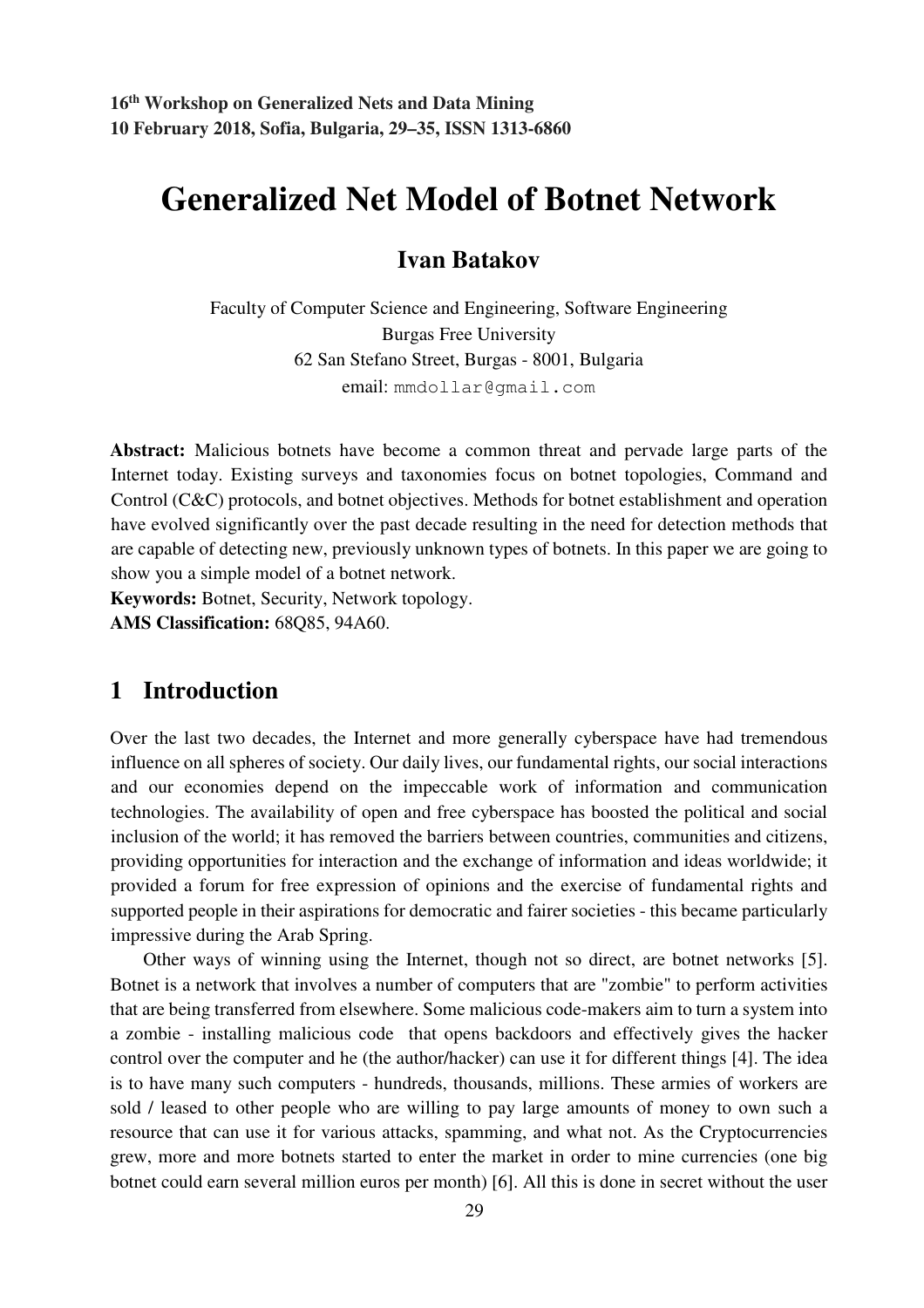understanding that his computer is being used for such things as the surface system continues to obey the user so that he/she does not doubt that there is wrong with their system. Therefore, sometimes (more often and more often) similar infections come accompanied by a rootkit to mask all these unwanted actions the computer performs.

# **2 Generalized Net Model**

On Fig. 1 below is given the generalized net model of the functioning of a botnet network.



Figure 1. Generalized net model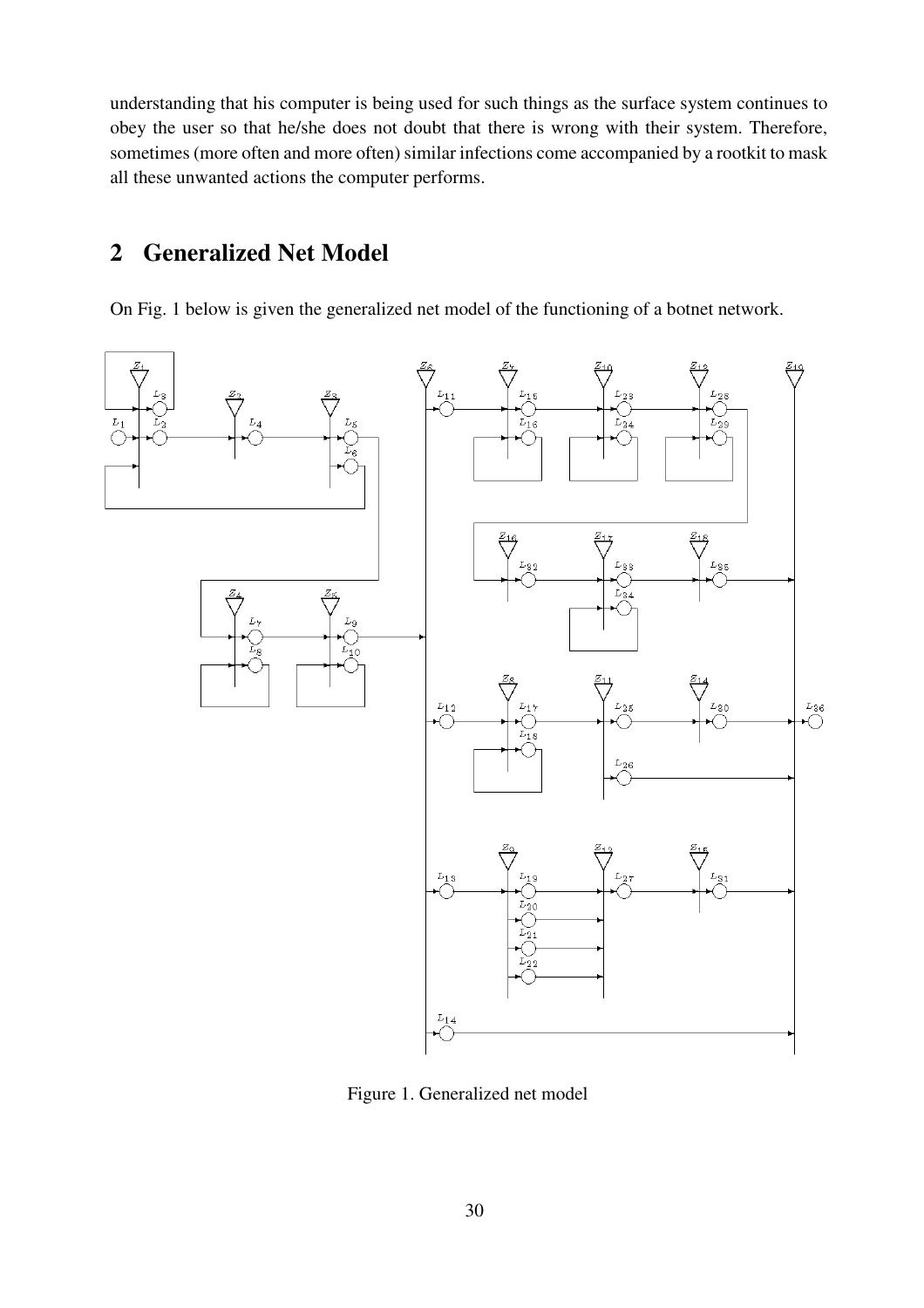The starting characteristics of the token *L*<sub>1</sub> is "Server connection".  $M$  – the capacities of the places is 1 for all.

$$
Z_1 = \langle \{L_1\}, \{L_2, L_3\} \, R_1, \, \forall (L_1, L_3, L_6) \rangle
$$
  
 
$$
Z_1 - \text{Connecting to the server}
$$

$$
R_1 = \frac{L_2}{L_1} = \frac{L_3}{W_{1,2}} = \frac{L_3}{W_{1,3}}
$$
  
\n
$$
L_3 = \frac{W_{3,2}}{L_4} = \frac{W_{3,3}}{t}
$$
  
\nL<sub>6</sub> *false* true

Token receives a characteristic "Established connection".  $W_{1,2} = W_{3,2}$  - Connection established;  $W_{3,2} = W_{3,3}$  - Connection is not established;

$$
Z_2 = \langle \{L_2\}, \{L_4\}, R_2, \vee (L_4) \rangle
$$
  
Z<sub>2</sub> – Saving IP Address...in the database

$$
R_2 = \frac{L_4}{L_2 \mid true}
$$

 $Z_3 = \langle \{L_4\}, \{L_5, L_6\}, R_3, \vee (L_4) \rangle$ *Z*3 – Getting access to command web page

$$
R_3 = \frac{L_5}{L_4} \frac{L_6}{true} false
$$

Token receives a characteristic "Access to webpage".

$$
Z_4 = \langle \{L_5\}, \{L_7, L_8\} \, R_4, \, \vee (L_5, L_8) \rangle
$$
  

$$
Z_4 - \text{Login check}
$$

$$
R_4 = \frac{L_7}{L_5} \frac{L_8}{W_{5,7}} \frac{V_{8,8}}{W_{8,7}} L_8 \frac{W_{8,7}}{W_{8,8}}
$$

Token receives a characteristic "Correct username".  $W_{5,7} = W_{8,7}$  - Username is correct;  $W_{5,8} = W_{8,8}$  - Username is not correct;

$$
Z_5 = \langle \{L_7\}, \{L_9, L_{10}\}, R_5, \vee (L_7, L_{10}) \rangle
$$
  
Z<sub>5</sub> – Check to see if the command exists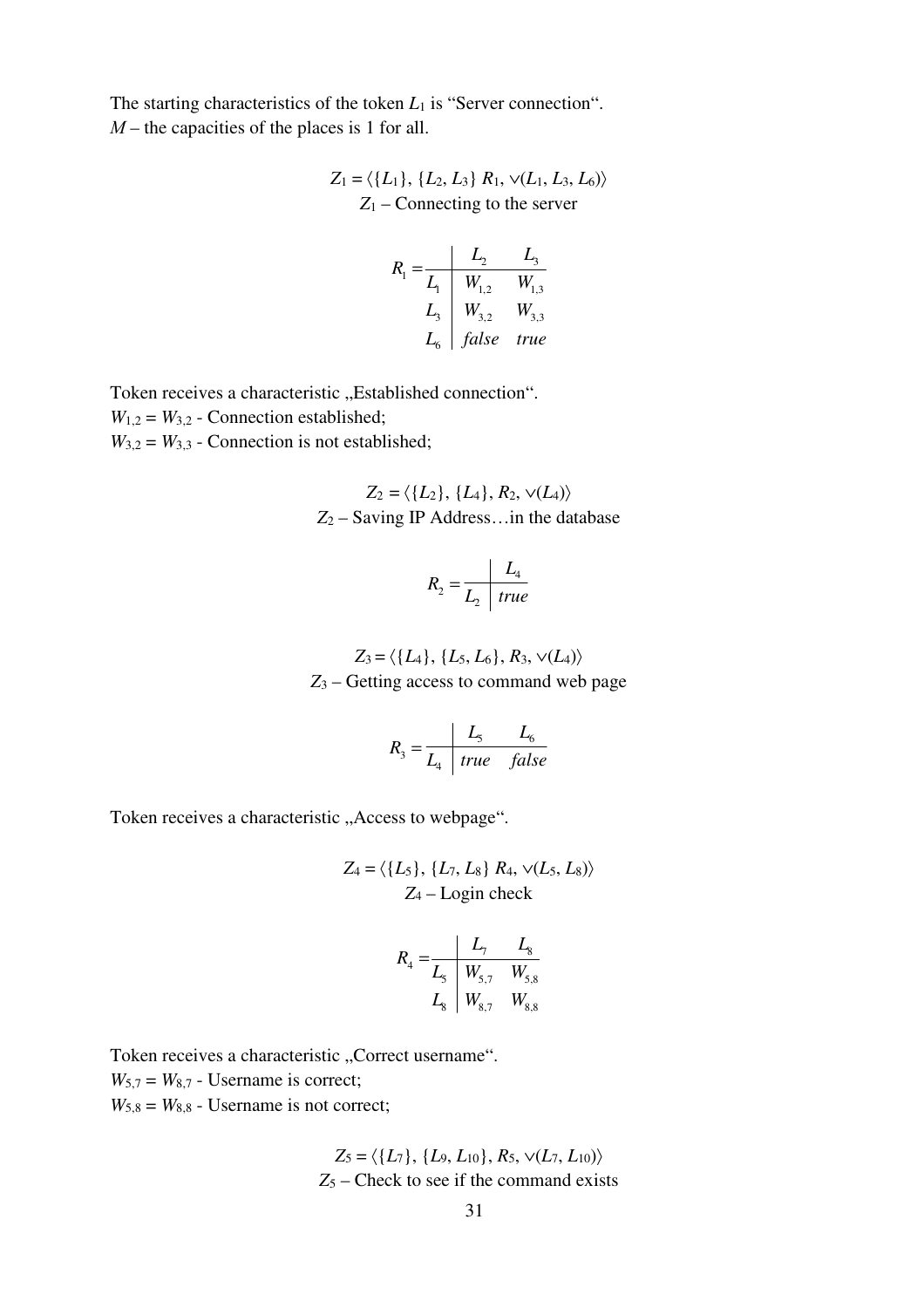$$
R_{5} = \frac{L_{9}}{L_{7}} = \frac{L_{9}}{W_{7,9}} = \frac{L_{10}}{W_{7,10}}
$$
  

$$
L_{10} = \frac{W_{10,9}}{W_{10,9}} = \frac{W_{10,10}}{W_{10,10}}
$$

Token receives a characteristic "Command".  $W_{7.9} = W_{10.9}$  - The command exists;

 $W_{7,10} = W_{10,10}$  - The command does not exist;

$$
Z_6 = \langle \{L_9\}, \{L_{11}, L_{12}, L_{13}, L_{14}\}, R_6, \vee(L_9) \rangle
$$
  
Z<sub>6</sub> – Check the type of the command

$$
R_6 = \frac{L_{11}}{L_9} = \frac{L_{12}}{W_{9,11}} = \frac{L_{12}}{W_{9,12}} = \frac{L_{13}}{W_{9,13}} = \frac{L_{14}}{W_{9,14}}
$$

Token receives a characteristic "Type of command".

*W*<sub>9,11</sub> - The command is from type Keylogger (software which logs all keypresses);

*W*<sub>9,12</sub> - The command is from type Ping Flood (type of cyber attack);

*W*<sub>9,13</sub> - The command is from type getInfo;

*W*9,14 - The command is from type exit;

$$
Z_7 = \langle \{L_{11}\}, \{L_{15}, L_{16}\}, R_7, \vee (L_{11}, L_{16})\rangle
$$
  
Z\_7 - Check to see if the keylogger is installed

$$
R_7 = \frac{L_{15}}{L_{11}} \frac{L_{15}}{W_{11,15}} \frac{L_{16}}{W_{11,16}}
$$
  

$$
L_{16} \frac{L_{16}}{W_{16,15}} \frac{W_{16,16}}{W_{16,16}}
$$

Token receives a characteristic "Downloaded Keylogger".  $W_{11,15} = W_{11,16}$  - Keylogger is downloaded;  $W_{16,15} = W_{16,16}$  - Keylogger is not downloaded;

$$
Z_8 = \langle \{L_{12}\}, \{L_{17}, L_{18}\}, R_8, \sqrt{(L_{12}, L_{18})} \rangle
$$
  
Z<sub>8</sub> – Check to see if the bot has a stable internet connection

$$
R_8 = \frac{L_{17}}{L_{12}} \begin{array}{|l|l|} \hline L_{17} & L_{18} \\ \hline W_{12,17} & W_{12,18} \\ \hline L_{18} & W_{18,17} & W_{18,18} \end{array}
$$

Token receives a characteristic "Internet connection".  $W_{12,17} = W_{12,18}$  - The internet connection is stable;  $W_{18,17} = W_{18,18}$  - The internet connection is not stable;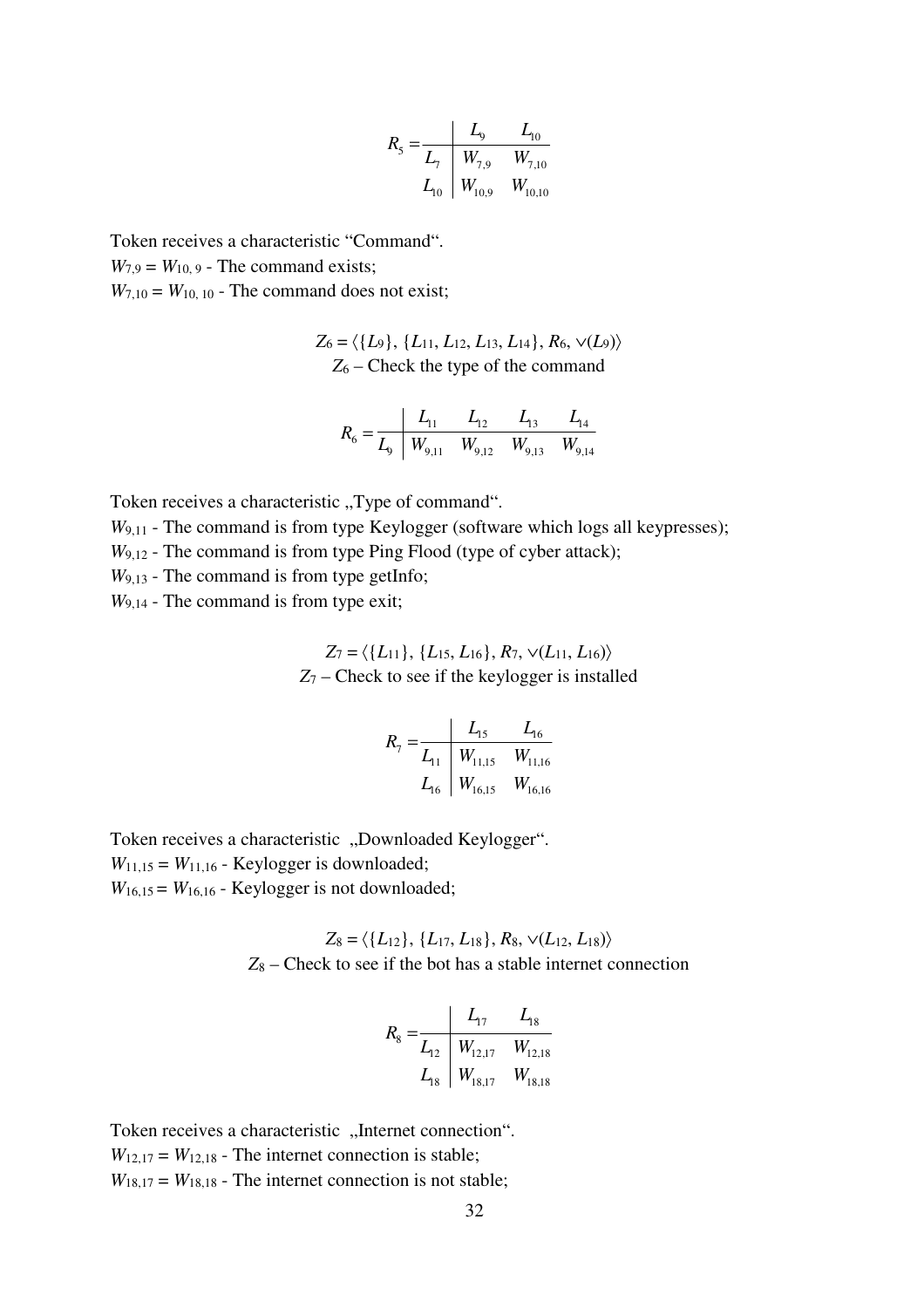$Z_9 = \langle \{L_{13}\}, \{L_{19}, L_{20}, L_{21}, L_{22}\}, R_9, \vee (L_{13})\rangle$ *Z*9 - Check for available information about the infected computer

$$
R_9 = \frac{L_{19}}{L_{13}} \begin{array}{|l|l|} \hline L_{19} & L_{20} & L_{21} & L_{22} \\ \hline W_{13,19} & W_{13,20} & W_{13,21} & W_{13,22} \end{array}
$$

Token receives a characteristic "Used software".

$$
Z_{10} = \langle \{L_{15}\}, \{L_{23}, L_{24}\}, R_{10}, \vee (L_{15}, L_{24})\rangle
$$
  
Z<sub>10</sub> – Check to see if the Keylogger is started

$$
R_{10} = \frac{L_{23}}{L_{15}} \begin{array}{c|cc} & L_{24} & L_{24} \\ \hline W_{15,23} & W_{15,24} \\ & W_{24,23} & W_{24,24} \end{array}
$$

Token receives a characteristic "Keylogger status".  $W_{15,23} = W_{15,24}$  - Keylogger is started;  $W_{24,23} = W_{24,24}$  - Keylogger is not started;

$$
Z_{11} = \langle \{L_{17}\}, \{L_{19}, L_{20}\}, R_{11}, \vee (L_{17})\rangle
$$
  
Z<sub>11</sub> – Check to see if the target has internet

$$
R_{11} = \frac{L_{25}}{L_{17}} \frac{L_{26}}{W_{17,25}} \frac{L_{26}}{W_{17,26}}
$$

Token receives a characteristic "Target status".

 $Z_{12} = \langle \{L_{19}, L_{20}, L_{21}, L_{22}\}, \{L_{27}\} R_{12}, \vee (L_{19}, L_{20}, L_{21}, L_{22})\rangle$ *Z*12 - Processing the collected information

$$
R_{12} = \frac{L_{27}}{L_{19}} = \frac{L_{27}}{true}
$$
  
\n
$$
L_{20} = true
$$
  
\n
$$
L_{21} = true
$$
  
\n
$$
L_{22} = true
$$

Token receives a characteristic "Processed information".

$$
Z_{13} = \langle \{L_{23}\}, \{L_{28}, L_{29}\}, R_{13}, \vee (L_{23}, L_{29}) \rangle
$$
  
Z<sub>13</sub> – Check to see if there are any keys pressed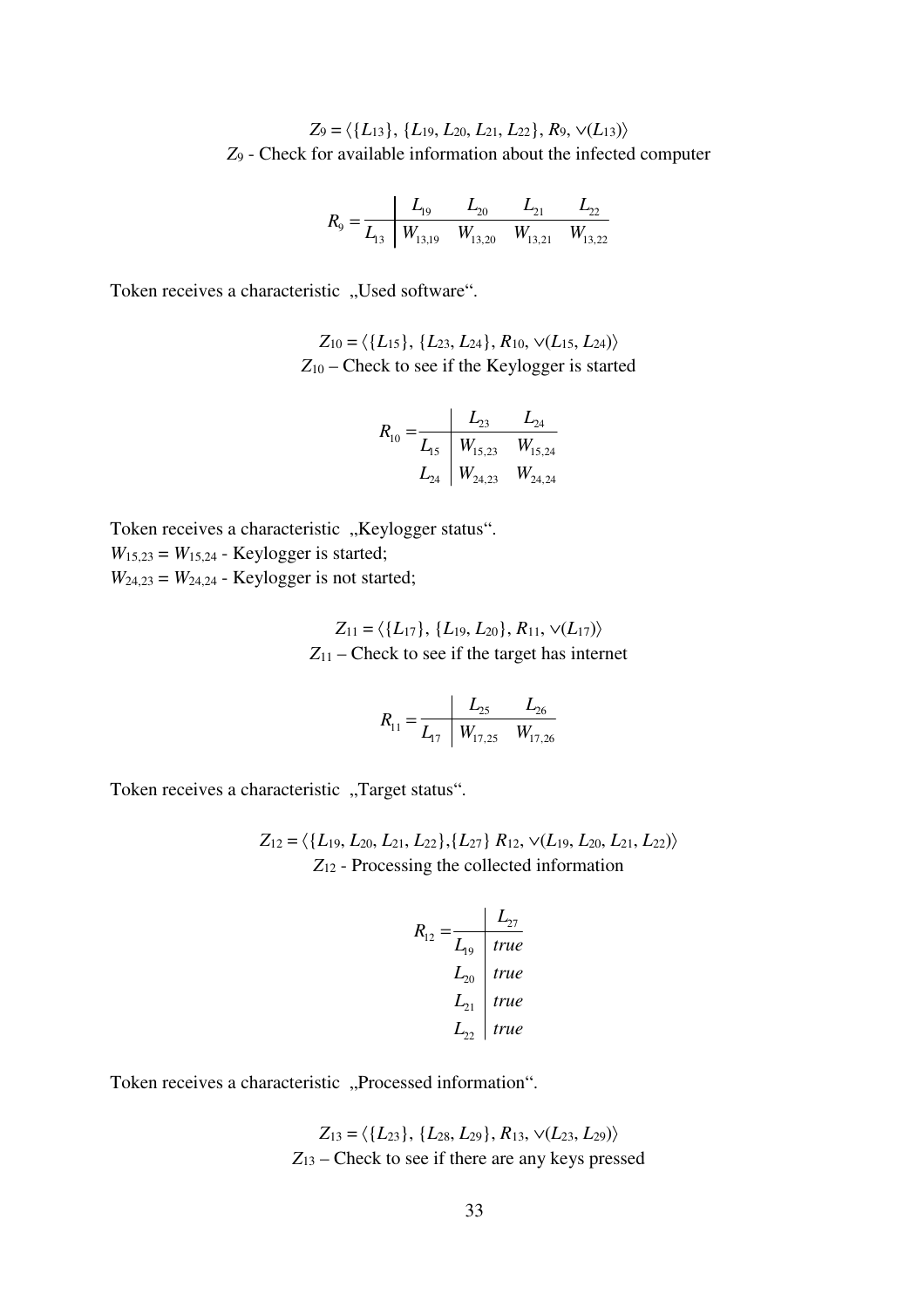$$
R_{13} = \frac{L_{28}}{L_{23}} \begin{array}{c|cc} L_{28} & L_{29} \\ W_{23,28} & W_{23,29} \\ L_{29} & W_{29,28} & W_{29,29} \end{array}
$$

Token receives a characteristic "Key pressed". *W*<sub>23,28</sub> = *W*<sub>23,29</sub> - A key is pressed;  $W_{29,28} = W_{29,29}$  - No key is pressed;

$$
Z_{14} = \langle \{L_{25}\}, \{L_{30}\}, R_{14}, \vee (L_{25}) \rangle
$$
  

$$
Z_{14} -
$$
Sending packet

$$
R_{14} = \frac{L_{30}}{L_{25} + true}
$$

Token receives a characteristic "Packet status".

$$
Z_{15} = \langle \{L_{27}\}, \{L_{31}\}, R_{15}, \vee (L_{27})\rangle
$$
  
Z<sub>15</sub> – Prints information on the terminal

$$
R_{15} = \frac{L_{31}}{L_{27} \mid true}
$$

$$
Z_{16} = \langle \{L_{28}\}, \{L_{32}\}, R_{16}, \vee (L_6) \rangle
$$
  
Z<sub>16</sub> – Writing every key press in the log file

$$
R_{16} = \frac{L_{32}}{L_{28} \mid true}
$$

$$
Z_{17} = \langle \{L_{32}\}, \{L_{33}, L_{34}\}, R_{17}, \sqrt{(L_{32}, L_{34})}\rangle
$$
  
Z<sub>17</sub> – Send the log file to the server every 60 min.

$$
R_{17} = \frac{L_{33}}{L_{32}} \begin{array}{c|cc} & L_{33} & L_{34} \\ \hline W_{32,33} & W_{32,34} \\ L_{34} & W_{34,33} & W_{34,34} \end{array}
$$

 $W_{32,33} = W_{32,34}$  - 60 minutes have passed since the last send log file;  $W_{34,33} = W_{34,34}$  - 60 minutes have not passed since the last send log file;

$$
Z_{18} = \langle \{L_{33}\}, \{L_{35}\}, R_{18}, \vee (L_{33}) \rangle
$$
  
Z<sub>18</sub> – Log file is being send to the fp server